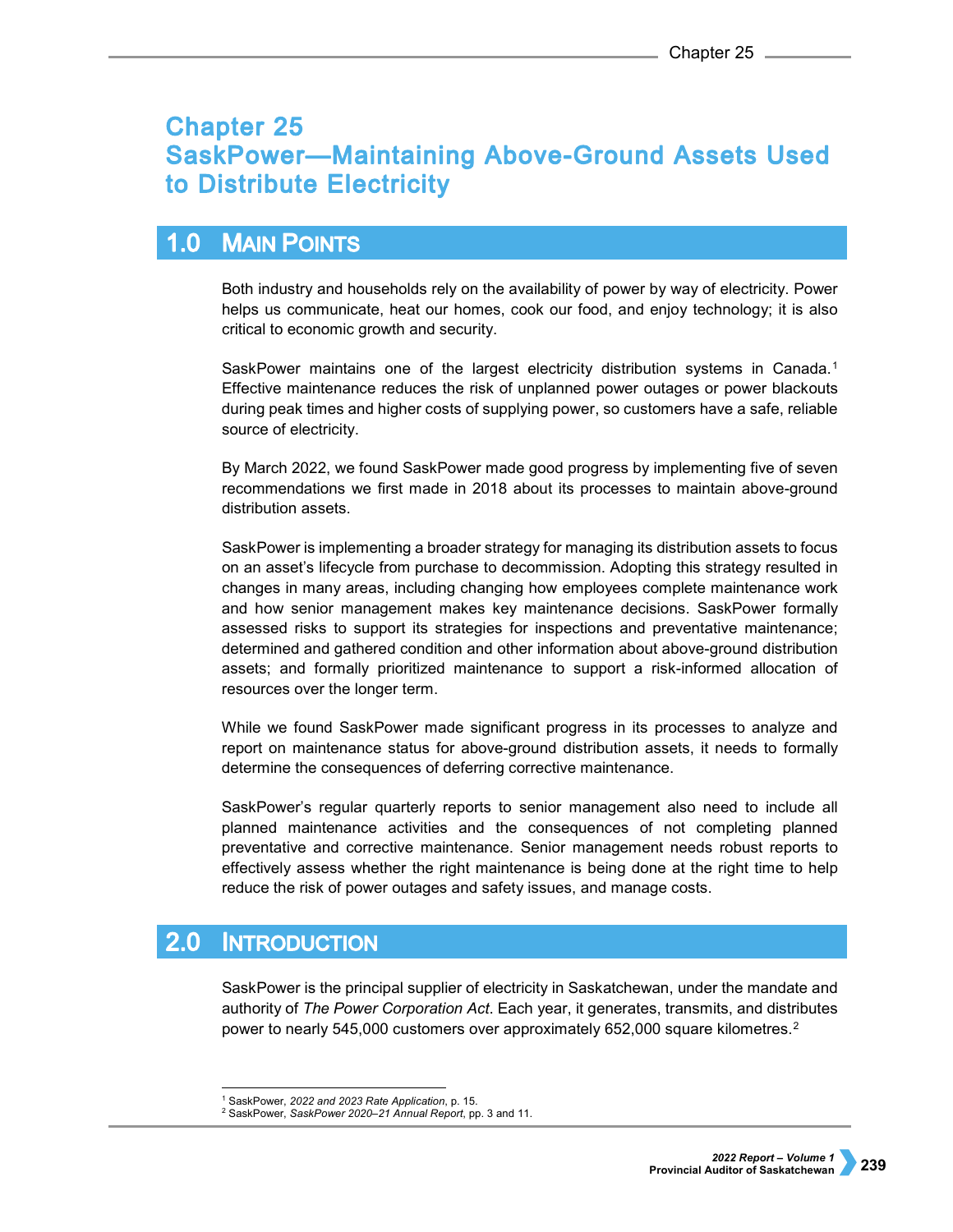SaskPower is responsible for the maintenance and capital replacement/refurbishment of assets used to distribute electricity—both above ground and below. SaskPower planned to spend about \$14 million on maintenance and \$157 million on capital replacement/refurbishment in 2021–22 for approximately \$2.8 billion of distribution assets.[3](#page-1-0),[4](#page-1-1) It must spread these costs across a modest number of customers (i.e., average of three customer accounts per circuit kilometre).[5,](#page-1-2)[6](#page-1-3)

**Figure 1** describes the above-ground assets used to distribute electricity included in our follow-up audit.[7](#page-1-4)

| <b>Asset Type</b>    | <b>Purpose</b>                                                                                                                                                                                                                                                                                                                                                                                                                                                                                                            |
|----------------------|---------------------------------------------------------------------------------------------------------------------------------------------------------------------------------------------------------------------------------------------------------------------------------------------------------------------------------------------------------------------------------------------------------------------------------------------------------------------------------------------------------------------------|
| Voltage Regulator    | Continually adjusts (raises or lowers) the voltage on the distribution system to<br>ensure customers receive power within acceptable limits                                                                                                                                                                                                                                                                                                                                                                               |
| Recloser             | Automatically isolates the distribution system to protect the public and prevent<br>$\bullet$<br>irreparable damage to assets from a sustained short circuit<br>Improves service continuity by automatically isolating and restoring power to<br>power lines during momentary interruptions, such as from lightning or wildlife<br>contacts                                                                                                                                                                               |
| Overhead Switch      | Enables isolation of a power-line section, resulting in fewer customers affected<br>when an outage is required for scheduled maintenance or repairs; allows<br>customers to be serviced from different feeders during a power outage so<br>electricity can be restored while repairs are ongoing                                                                                                                                                                                                                          |
| Capacitor Bank       | Stores electrical energy to help tune and optimize the operation of the distribution<br>network, thereby deferring the need and expense of additional capacity on the<br>electrical delivery system                                                                                                                                                                                                                                                                                                                       |
| Poletop Transformer  | • Transforms higher voltages from distribution power lines down to a useable<br>voltage that end users can utilize; provided as close to customers' sites as<br>possible to avoid energy losses amplified at lower voltages                                                                                                                                                                                                                                                                                               |
| Power-Line Conductor | Electrical wires and associated hardware that transmit electrical energy along<br>long distances; consists of one or more conductors (i.e., physical wire)<br>suspended by towers or poles, often in groups of three.<br>$\mathbf{a}$ and $\mathbf{b}$ and $\mathbf{c}$ and $\mathbf{c}$ and $\mathbf{c}$ and $\mathbf{c}$ and $\mathbf{c}$ and $\mathbf{c}$ and $\mathbf{c}$ and $\mathbf{c}$ and $\mathbf{c}$ and $\mathbf{c}$ and $\mathbf{c}$ and $\mathbf{c}$ and $\mathbf{c}$ and $\mathbf{c}$ and $\mathbf{c}$ and |

**Figure 1—Description of Above-Ground Distribution Assets Included in Follow-Up Audit**

Source: Developed by the Provincial Auditor of Saskatchewan based on research, and SaskPower's records.

Planning for and completing required maintenance is essential for providing customers with a reliable source of power in a safe and cost-effective way.

#### $2.1$ **Focus of Follow-Up Audit**

This chapter describes our first follow-up audit of management's actions on the seven recommendations we made in our *2018 Report – Volume 2*, Chapter 25, about maintaining above-ground assets used to distribute electricity.[8](#page-1-5)

To conduct this audit engagement, we followed the standards for assurance engagements published in the *CPA Canada Handbook—Assurance* (CSAE 3001). To evaluate SaskPower's progress toward meeting our recommendations, we used the relevant criteria

 <sup>3</sup> SaskPower, *SaskPower 2020–21 Annual Report*, p. 81.

<span id="page-1-0"></span><sup>4</sup> SaskPower's financial records.

<sup>5</sup> SaskPower, *SaskPower 2020–21 Annual Report*, p. 13.

<span id="page-1-3"></span><span id="page-1-2"></span><span id="page-1-1"></span> $6$  By comparison, Manitoba Hydro has seven customer accounts per circuit kilometre and Enmax in Alberta has 80 customer accounts per circuit kilometre. SaskPower, 2022 and 2023 Rate Application, p. 15.

<span id="page-1-5"></span><span id="page-1-4"></span><sup>&</sup>lt;sup>7</sup> Wood poles were excluded from this follow-up audit as we did not find significant gaps in SaskPower's processes related to this type of asset in our original audit.

<sup>8</sup> *[2018 Report – Volume 2](https://auditor.sk.ca/pub/publications/public_reports/2018/Volume_2/CH%2025%20-%20SaskPower%E2%80%94Maintaining%20Above-Ground%20Distribution%20Assets.pdf)*, Chapter 25, pp. 169–189.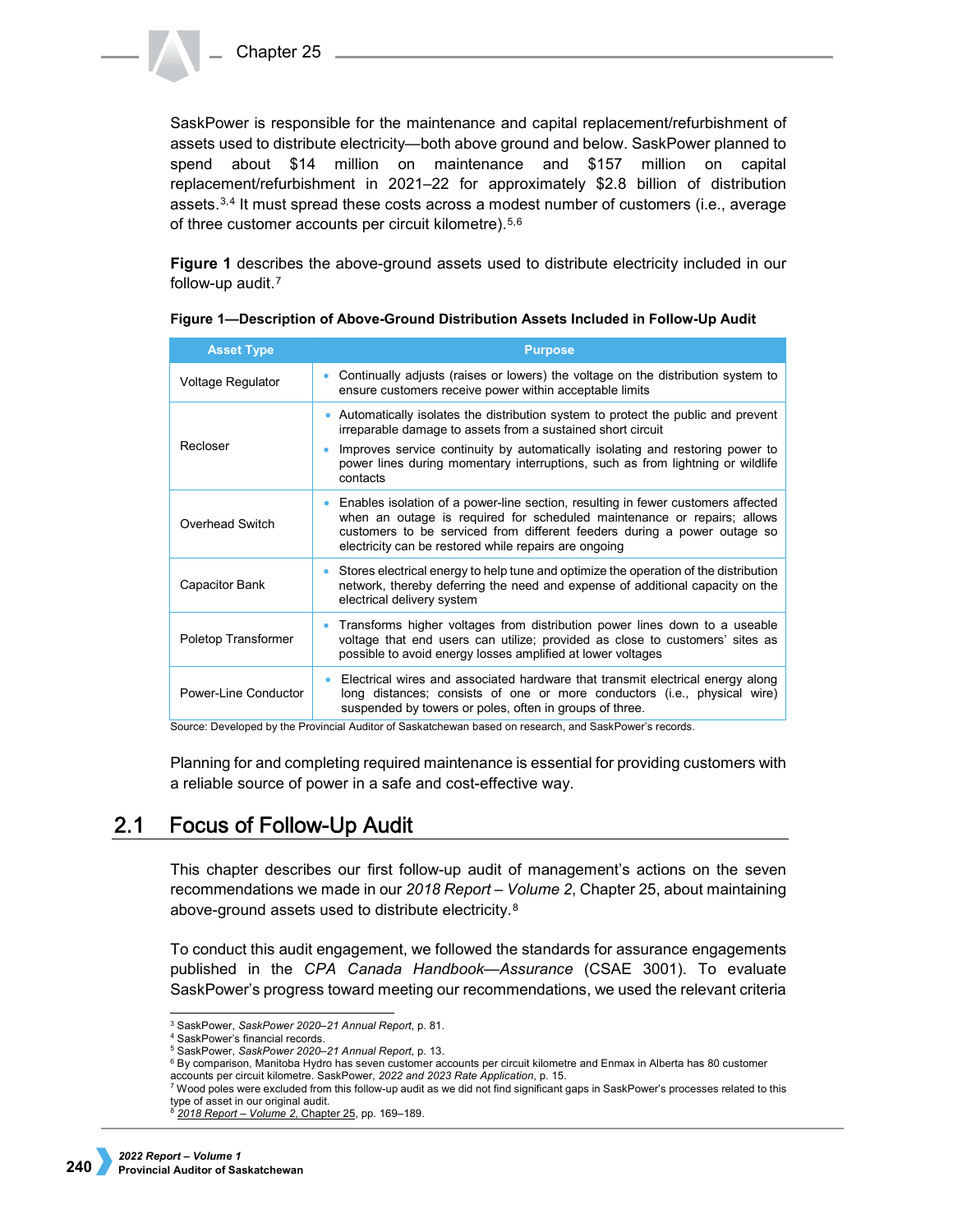from the original audit. SaskPower's management agreed with the criteria in the original audit.

To conduct this follow-up audit, we discussed actions taken with management, examined supporting documents (e.g., asset-management risk framework, lifecycle asset management plans, maintenance plans, reports to senior management), and assessed data analysis completed by SaskPower about its asset inventory and inspections.

#### $3.0<sub>1</sub>$ **STATUS OF RECOMMENDATIONS**

This section sets out each recommendation including the date on which the Standing Committee on Crown and Central Agencies agreed to the recommendation, the status of the recommendation at March 4, 2022, and SaskPower's actions up to that date.

#### $3.1$ **Risks Formally Assessed**

*We recommended Saskatchewan Power Corporation formally assess the risks associated with its inspection and preventative maintenance strategies for above-ground assets used to distribute electricity. (2018 Report – Volume 2,* p. 177, Recommendation 1; Standing Committee on Crown and Central Agencies agreement September 17, 2019)

### **Status**—Implemented

SaskPower developed and used an asset-management risk framework to formally assess the risks associated with its inspection and preventative maintenance strategies for aboveground assets used to distribute electricity.

In 2019, SaskPower developed its *Distribution Line Asset Management—Risk Framework* based on industry good practice identified through SaskPower's participation in an international power utility working group (i.e., CEATI: Centre for Energy Advancement through Technological Innovation). The Framework sets out a process for assessing the likelihood and impact of risk for each type of above-ground distribution asset. SaskPower assesses impact based on its key business values such as: company disruption, public safety, employee safety, financial return and benefits, asset risk, environmental stewardship, and security. SaskPower also uses an industry standard to quantify impacts based on actual outage data as well as customer type and power usage profiles. SaskPower's engineers use their judgment and knowledge to develop a risk matrix to determine the prioritization of each asset type.

We found SaskPower used its Framework to assess risk for each of the above-ground distribution asset types, and used the resulting risk assessment to determine asset maintenance priorities. SaskPower also used the risk assessment to support the frequency of preventative maintenance, including inspections. For example, SaskPower considers reclosers as higher risk and requires annual preventative maintenance (including inspections, repairing contacts, and replacing backup batteries). Whereas it considers overhead power-line conductors lower risk that do not require preventative maintenance.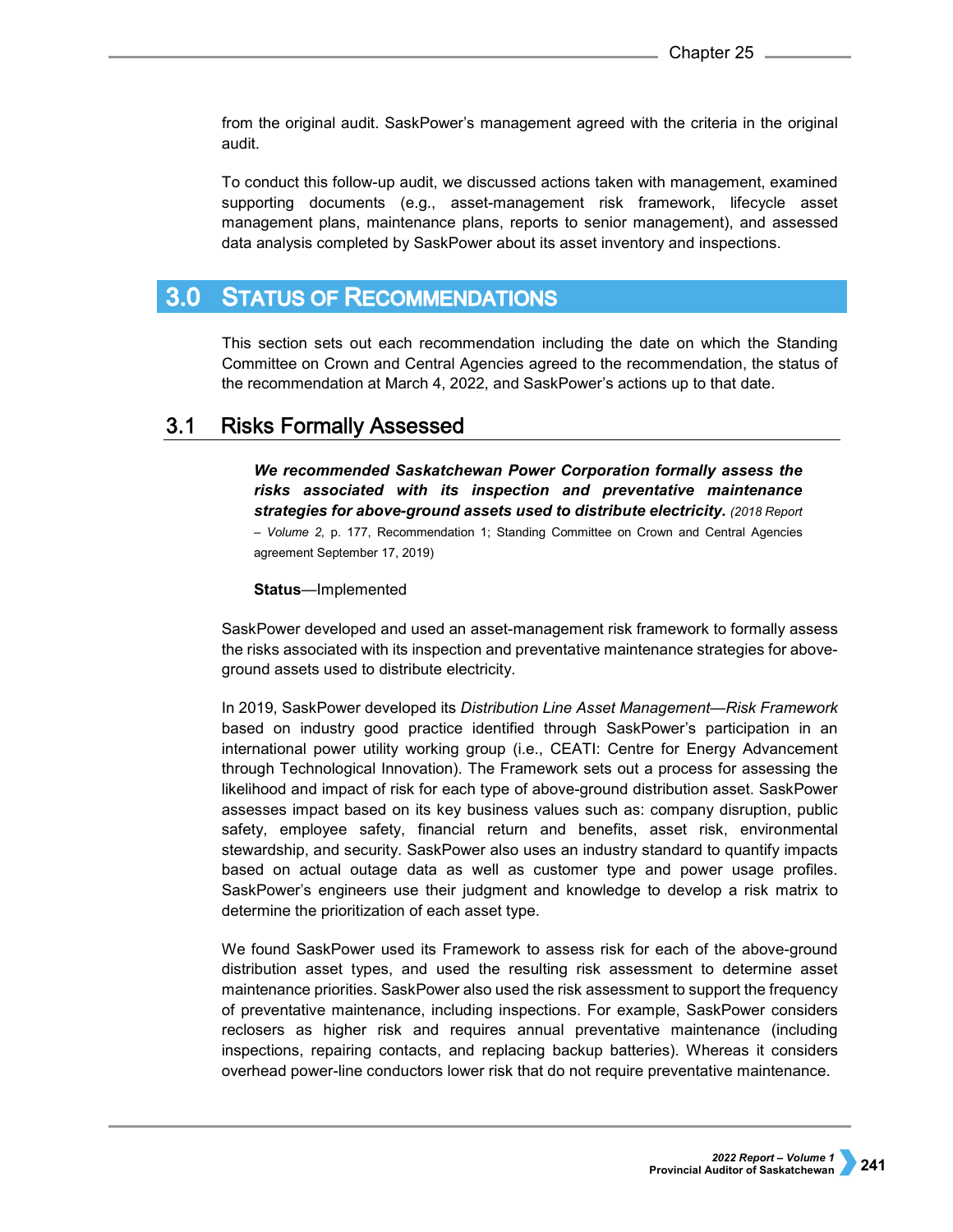Formal risk assessments to support preventative maintenance help ensure SaskPower completes the right maintenance at the right time to limit asset failure and safety issues, and effectively use maintenance resources.

#### $3.2$ **Expected Asset Condition Documented**

*We recommended, for above-ground assets used to distribute electricity that Saskatchewan Power Corporation plans to maintain, it determine the condition to which it expects to maintain each type of those assets. (2018 Report – Volume 2,* p. 179, Recommendation 2; Standing Committee on Crown and Central Agencies agreement September 17, 2019)

### **Status**—Implemented

SaskPower determined the condition to which it expects to maintain each type of aboveground asset used to distribute electricity.

In 2019, SaskPower developed its *Distribution Line Asset Management—2019/20 Life Cycle Asset Management Plans* for each of the six above-ground distribution asset types outlined in **Figure 1**, along with several other asset types. These plans include an asset health/condition index based on industry good practice (i.e., CEATI) for each asset type that requires maintenance.<sup>[9](#page-3-0)</sup> In addition, the plans document the condition parameters (i.e., the expected asset condition) indicating when corrective action, such as repair or replacement, is required. In 2022, SaskPower expanded these plans to include additional distribution asset types.

Determining the acceptable condition for assets helps to focus maintenance resources on assets with an asset condition index below the optimal level.

#### $3.3$ Asset and Condition Data Maintained in IT Systems

*We recommended Saskatchewan Power Corporation consistently maintain in its IT systems key information about its above-ground assets used to distribute electricity to support evidence-based decision-making. (2018 Report – Volume 2,* p. 181, Recommendation 3; Standing Committee on Crown and Central Agencies agreement September 17, 2019)

### **Status**—Implemented

*We recommended Saskatchewan Power Corporation maintain up-to-date information about the condition of its above-ground assets used to distribute electricity to support risk-informed asset planning. (2018 Report – Volume 2,* p. 182, Recommendation 4; Standing Committee on Crown and Central Agencies agreement September 17, 2019)

**Status**—Implemented

<span id="page-3-0"></span> <sup>9</sup> Asset health indexing is an asset condition assessment technique which uses a grading scale from 0 (very poor condition) to 100 (very good condition) based on probability of asset failure and severity of asset degradation. Source: *SaskPower Distribution Line Asset Management—2019/20 Life Cycle Asset Management Plans*.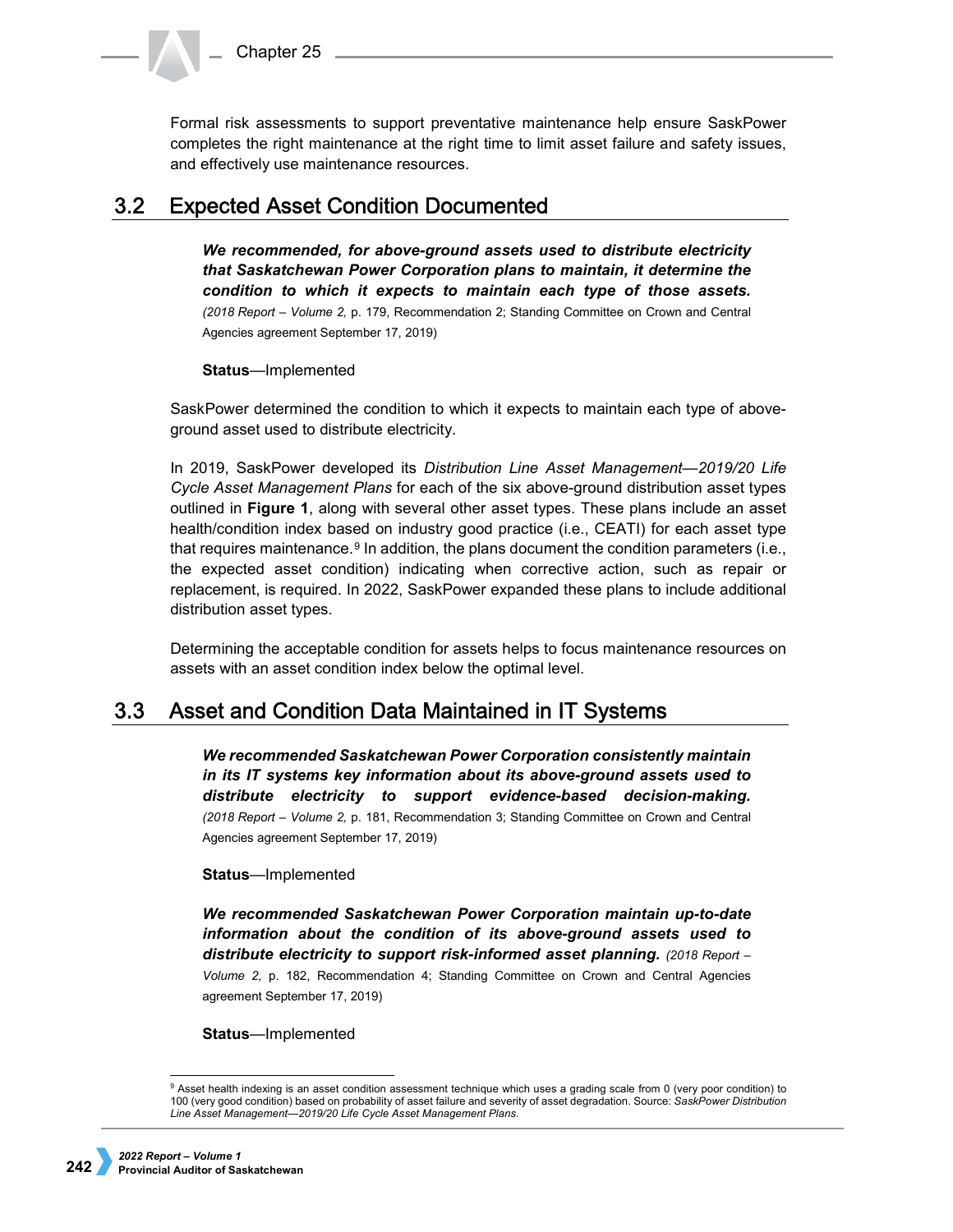SaskPower maintained key information about its above-ground assets used to distribute electricity in its IT systems, including up-to-date condition information.

In 2019, SaskPower developed a plan to improve its data collection processes based on a review of its business processes to determine how it should be planning and completing maintenance, and what IT systems it requires to support that work. As a result of this plan, SaskPower began updating various IT systems in 2019, with some identified changes to improve its IT capabilities still ongoing at March 2022.

### **Unique Identifier Used For New Assets**

To support efficient data collection and analysis, SaskPower created a standard asset tag with a unique identifier that SaskPower's above-ground distribution asset manufacturers attach to all newly purchased assets. As SaskPower replaces assets, all above-ground distribution assets will gradually have these unique identifier asset tags installed.

The manufacturers also provide required information (e.g., asset tag identifier, manufacturer, model, year manufactured, serial number) about each asset so SaskPower can upload it into its IT systems at the time of purchase. SaskPower's employees check this data for completeness and accuracy before they upload the data. A unique identifier enables linking or matching of key information between systems.

### **Periodic Inspections Used to Obtain Up-to-Date Asset and Condition Information**

SaskPower uses periodic inspections to gather data about existing assets, as well as to update information about asset conditions. To increase data quality and efficiency, SaskPower improved its existing digital forms, and also added more digital forms for documenting its maintenance activities.

Employees update information about the assets and document inspection results using digital forms. The forms use drop-down menus to make updating information easier and more consistent to support data analytics. The forms also include built-in checks to help ensure employees document all steps of the inspection. Employees upload the inspection results to the corporate network, where office employees monitor it to ensure timely upload of all inspection data.

While doing inspections, SaskPower employees scan the barcode of newer assets using portable IT devices or input the asset number of older assets to obtain information about them (e.g., manufacturer, age, location, previous inspection results). The employees check that the asset information is accurate and complete, or update this information as needed.

SaskPower uses quarterly reports of inspections to monitor the status of inspection completion. We found the two quarterly reports we tested showed most inspections occurring as planned. **Figure 2** sets out a comparison of 2021–22 planned and actual inspections completed by December 31, 2021.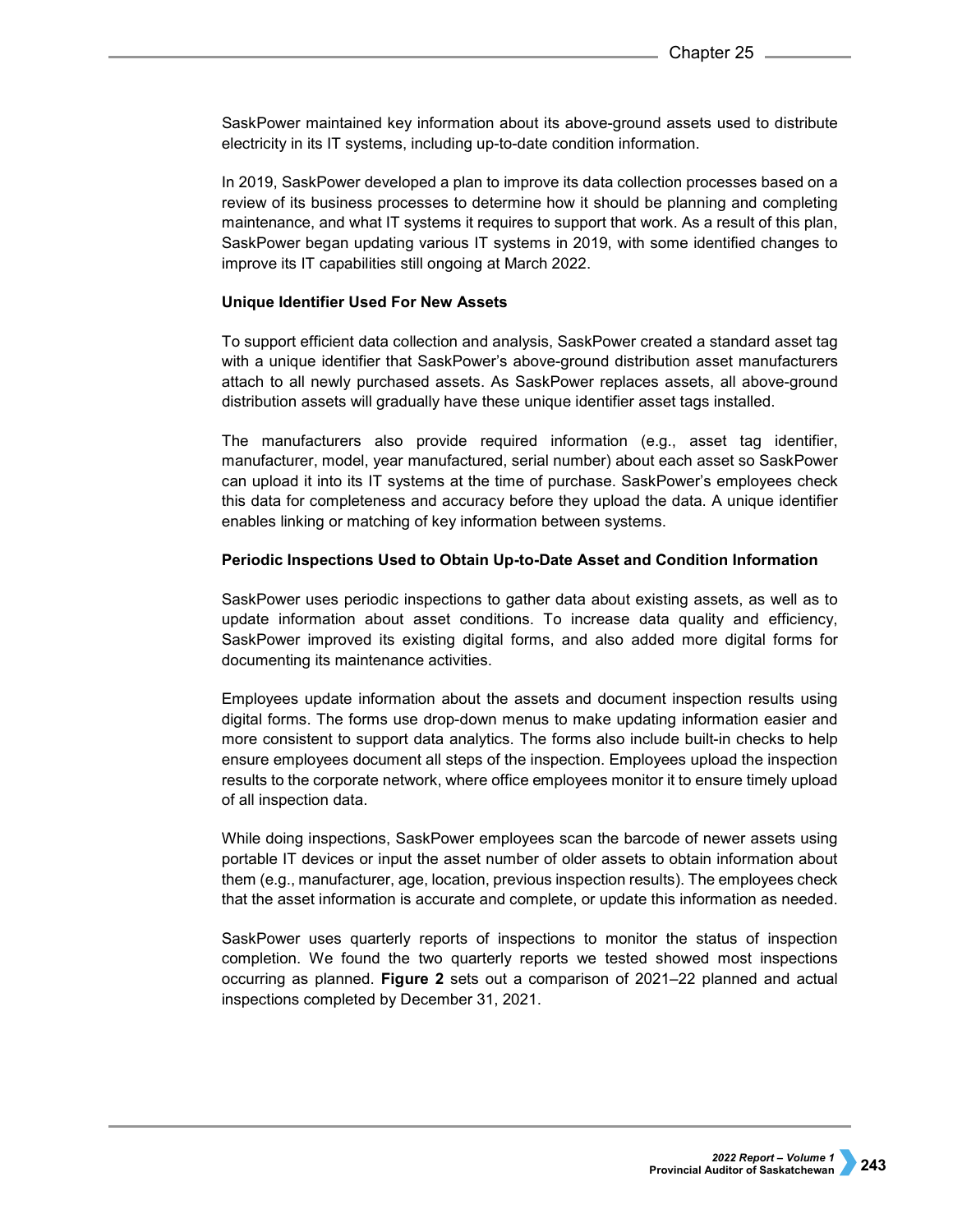### **Figure 2—Inspection Completion at December 31, 2021**

| <b>Asset Type</b>           | 2021-22 Annual<br><b>Inspection Target</b><br>$(\%)$ | <b>Actual Inspections Completed at</b><br>December 31, 2021 (9 months)<br>$(%)^A$ |  |  |
|-----------------------------|------------------------------------------------------|-----------------------------------------------------------------------------------|--|--|
| 3-Phase Voltage Regulators  | 95                                                   | 54                                                                                |  |  |
| 1-Phase Voltage Regulators  | 95                                                   | 44                                                                                |  |  |
| <b>Reclosers</b>            | 90                                                   | 69                                                                                |  |  |
| Overhead Switches           | 90                                                   | 80                                                                                |  |  |
| <b>Capacitor Banks</b>      | 95                                                   | 91                                                                                |  |  |
| <b>Poletop Transformers</b> | $N/A - run to failB$                                 |                                                                                   |  |  |
| Power-Line Conductor        |                                                      | $N/A - run$ to fail <sup>B</sup>                                                  |  |  |

Source: Developed by the Provincial Auditor of Saskatchewan based on SaskPower's records.<br>A Inspections do not occur evenly throughout the year.

<sup>B</sup> Run to fail assets do not have routine maintenance completed as it is cheaper to replace them if they fail, and they do not pose significant risk of outage or to public safety.

### **Asset Data Completeness and Quality Monitored**

During 2021, SaskPower prepared reports to monitor completeness and quality of its asset data. For example, management analyzed data to identify whether information was missing for an asset or unacceptable (e.g., location unknown is an invalid response). Employees then obtain or update the data based on inspections.

We found the two reports we examined indicated SaskPower had reasonably complete data for the majority of its above-ground distribution assets. **Figure 3** outlines SaskPower's assessment of its data completeness at December 29, 2021.

| $\frac{1}{2}$ , $\frac{1}{2}$ , $\frac{1}{2}$ , $\frac{1}{2}$ , $\frac{1}{2}$ , $\frac{1}{2}$ , $\frac{1}{2}$ , $\frac{1}{2}$ , $\frac{1}{2}$ , $\frac{1}{2}$ , $\frac{1}{2}$ , $\frac{1}{2}$ , $\frac{1}{2}$ , $\frac{1}{2}$ , $\frac{1}{2}$ , $\frac{1}{2}$ , $\frac{1}{2}$ , $\frac{1}{2}$ , $\frac{1$ |                 |                                    |  |  |  |  |
|-----------------------------------------------------------------------------------------------------------------------------------------------------------------------------------------------------------------------------------------------------------------------------------------------------------|-----------------|------------------------------------|--|--|--|--|
| <b>Asset Type</b>                                                                                                                                                                                                                                                                                         | <b>Quantity</b> | Data Completeness (%) <sup>A</sup> |  |  |  |  |
| Voltage Regulator                                                                                                                                                                                                                                                                                         | 1,250           | 68.2                               |  |  |  |  |
| Recloser                                                                                                                                                                                                                                                                                                  | 2,972           | 69.1                               |  |  |  |  |
| Overhead Switch                                                                                                                                                                                                                                                                                           | 3,972           | 66.3                               |  |  |  |  |
| <b>Capacitor Bank</b>                                                                                                                                                                                                                                                                                     | 1.140           | 90.6                               |  |  |  |  |

Poletop Transformer and the contract of the 117,100 and the 117,100 and the 83.2 Power-Line Conductor **89,967 km** 89,967 km 88.2

### **Figure 3—Asset Data Completeness at December 29, 2021**

Source: Developed by the Provincial Auditor of Saskatchewan based on SaskPower's records.

<sup>A</sup> SaskPower determines the number of assets with valid data for each attribute (e.g., asset identifier, date manufactured) of each asset type, and applies a weighted average to determine the overall data completeness percentage for each asset type.

SaskPower also updated its processes to reconcile asset data between different IT systems. For example, it reconciled the number of voltage regulators and reclosers between its asset inventory and financial IT systems, and investigated differences to resolve issues. As shown in **Figure 4**, we found significantly fewer differences between these systems at February 2022 compared to our original audit in 2018.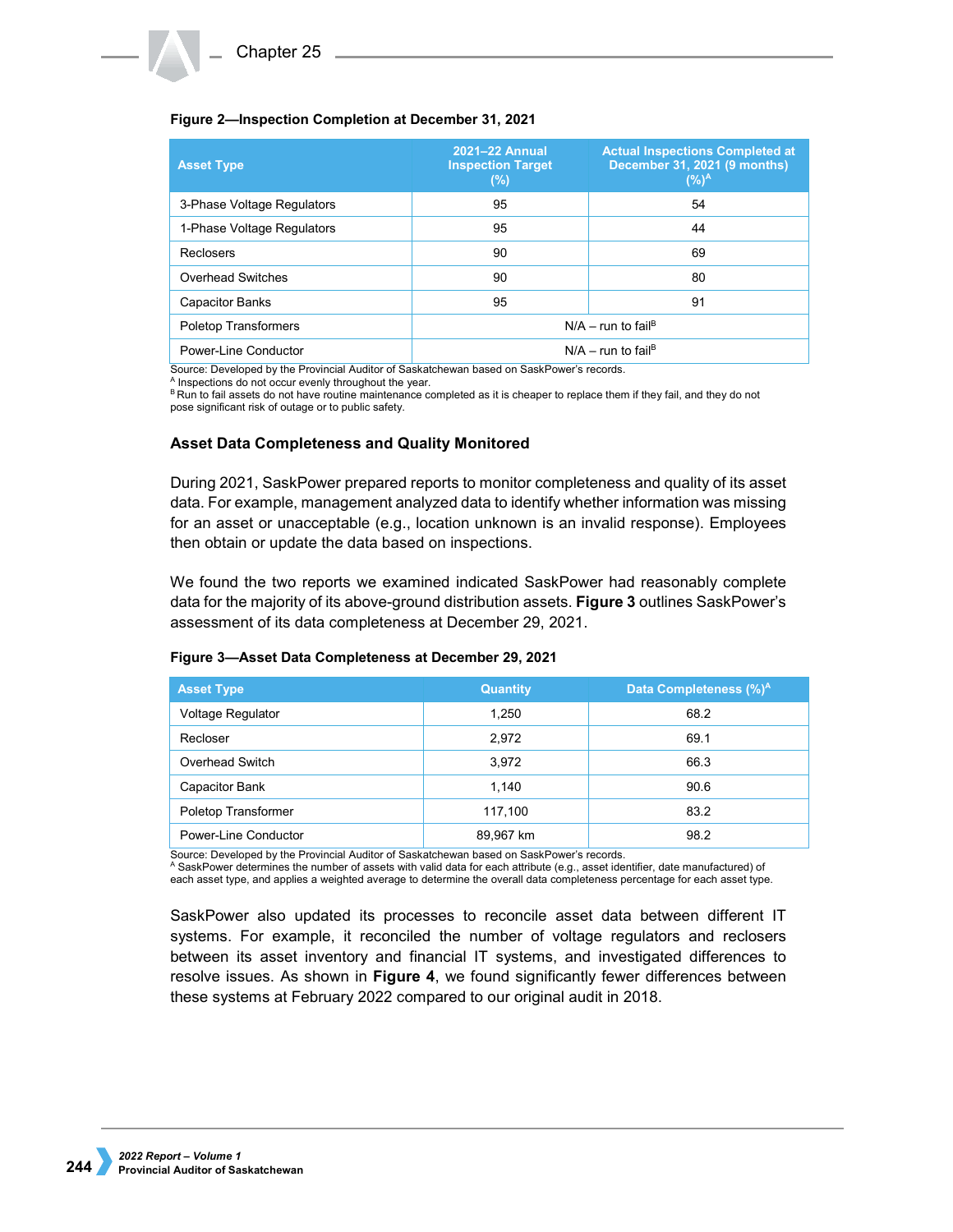|                                | <b>February 2022</b>      |                  | <b>February 2018</b>      |                  |
|--------------------------------|---------------------------|------------------|---------------------------|------------------|
|                                | <b>Voltage Regulators</b> | <b>Reclosers</b> | <b>Voltage Regulators</b> | <b>Reclosers</b> |
| Asset System (Electric Office) | 1.244                     | 2,978            | 1.217                     | 2.572            |
| Work Order System (SAP)        | 1.303                     | 3,004            | 1,580                     | 4,035            |
| % Difference                   | 4.7%                      | 0.9%             | 30%                       | 57%              |

**Figure 4—Difference in Number of Regulators and Reclosers in IT Systems at February 2022 and 2018**

Source: Developed by the Provincial Auditor of Saskatchewan based on information available in SaskPower's IT systems.

Consistently maintaining key information about above-ground distribution assets (such as manufacturer, age, asset condition) within IT systems helps ensure sufficient information is available to support risk-based maintenance planning.

#### $3.4$ **Maintenance Formally Prioritized**

*We recommended Saskatchewan Power Corporation formally prioritize its maintenance of above-ground assets used to distribute electricity to support risk-informed allocation of resources over the longer term. (2018 Report – Volume 2,* p. 183, Recommendation 5; Standing Committee on Crown and Central Agencies agreement September 17, 2019)

### **Status**—Implemented

SaskPower formally prioritized maintenance of its above-ground assets used to distribute electricity to support risk-informed allocation of resources over the longer term.

SaskPower created five-year rolling and annual preventative and planned corrective maintenance plans based on risk assessments and available budget. Maintenance deferred from prior years was given a higher priority than new maintenance with a similar priority level.

SaskPower's employees identify corrective maintenance while completing inspections or other work. The employees assess the urgency of these maintenance issues (e.g., public safety or outage risk). If the issue can wait more than six months to be addressed, the employee records that in the inspection form so it can be scheduled as part of the next year's maintenance plan (i.e., planned corrective maintenance). We found SaskPower included planned corrective maintenance in the annual plan based on its prioritization level—**Section 3.5** discusses completion of this maintenance. Planned corrective maintenance for all distribution assets represented about 13% of budgeted costs for all preventative and corrective maintenance for all distribution assets in 2021–22.

If an issue identified during inspection is urgent, the employee requests corrective maintenance occur right away and the manager approves this work (unplanned corrective maintenance). If it is not highly urgent, but requires correction in the near term (less than six months), the employee enters the request into an IT system where the manager schedules the work in the near term (unplanned corrective maintenance). We found reports for the nine-month period ending December 31, 2021 showed SaskPower generally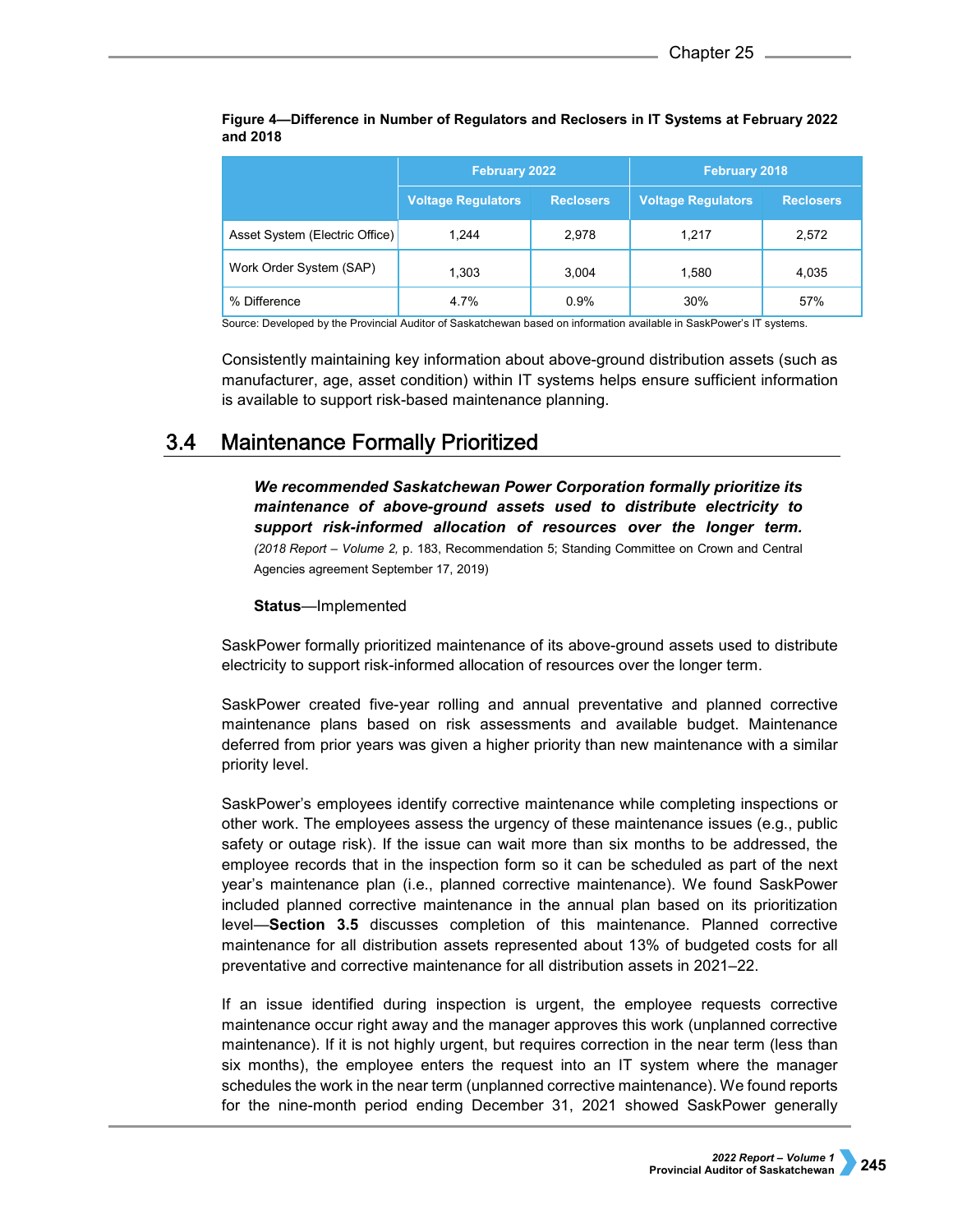completed unplanned corrective maintenance (over 70% of unplanned corrective maintenance activities for all distribution assets including above-ground distribution assets), supporting this maintenance was given priority as expected.

Prioritizing maintenance helps to focus maintenance resources on the highest risk assets.

## 3.5 Consequences of Deferring Corrective Maintenance Not **Formally Assessed**

*We recommended where Saskatchewan Power Corporation does not follow its plan for maintaining above-ground assets used to distribute electricity, it formally assess the consequences of not completing such maintenance. (2018 Report – Volume 2,* p. 185, Recommendation 6; Standing Committee on Crown and Central Agencies agreement September 17, 2019)

**Status**—Partially Implemented

SaskPower formally assessed the consequences of not completing preventative maintenance for above-ground distribution assets, but did not formally assess the consequences of not completing corrective maintenance for these assets.

SaskPower uses quarterly reports from its inspection IT system to monitor completion of preventative and corrective maintenance work compared to plans.

When SaskPower identifies a change or cancellation is required for preventative maintenance (e.g., inspections, cleaning and oiling an operational asset part), management prepares a Planned Maintenance Change Control Communication Form.[10](#page-7-0) 

This form documents:

- Maintenance to be deferred or cancelled, and why
- When maintenance will be completed or alternate action taken to manage related risks
- $\blacktriangleright$  How deferring or cancelling maintenance may impact residual asset risk scores
- What consequences may occur (e.g., public safety risk, outage)

While SaskPower did not have significant changes in 2021–22 to its planned preventive maintenance for above-ground distribution assets, we found it used this process to document consequences of not completing maintenance for other distribution assets (e.g., some padmount switch cleaning for underground distribution assets cancelled due to unavailability of contractors to complete the work along with a replacement strategy used to manage the resulting short-term risk).

At December 31, 2021 (nine months into the fiscal year), SaskPower reported it completed over 70% of unplanned and less than 10% of planned corrective maintenance. SaskPower acknowledged it has not implemented a process to assess the consequences of not

<span id="page-7-0"></span> <sup>10</sup> For minor maintenance deferrals (e.g., standing water interfering with ability to complete maintenance tests), SaskPower builds the deferred maintenance into its next annual maintenance planning cycle, and does not require the form to be completed.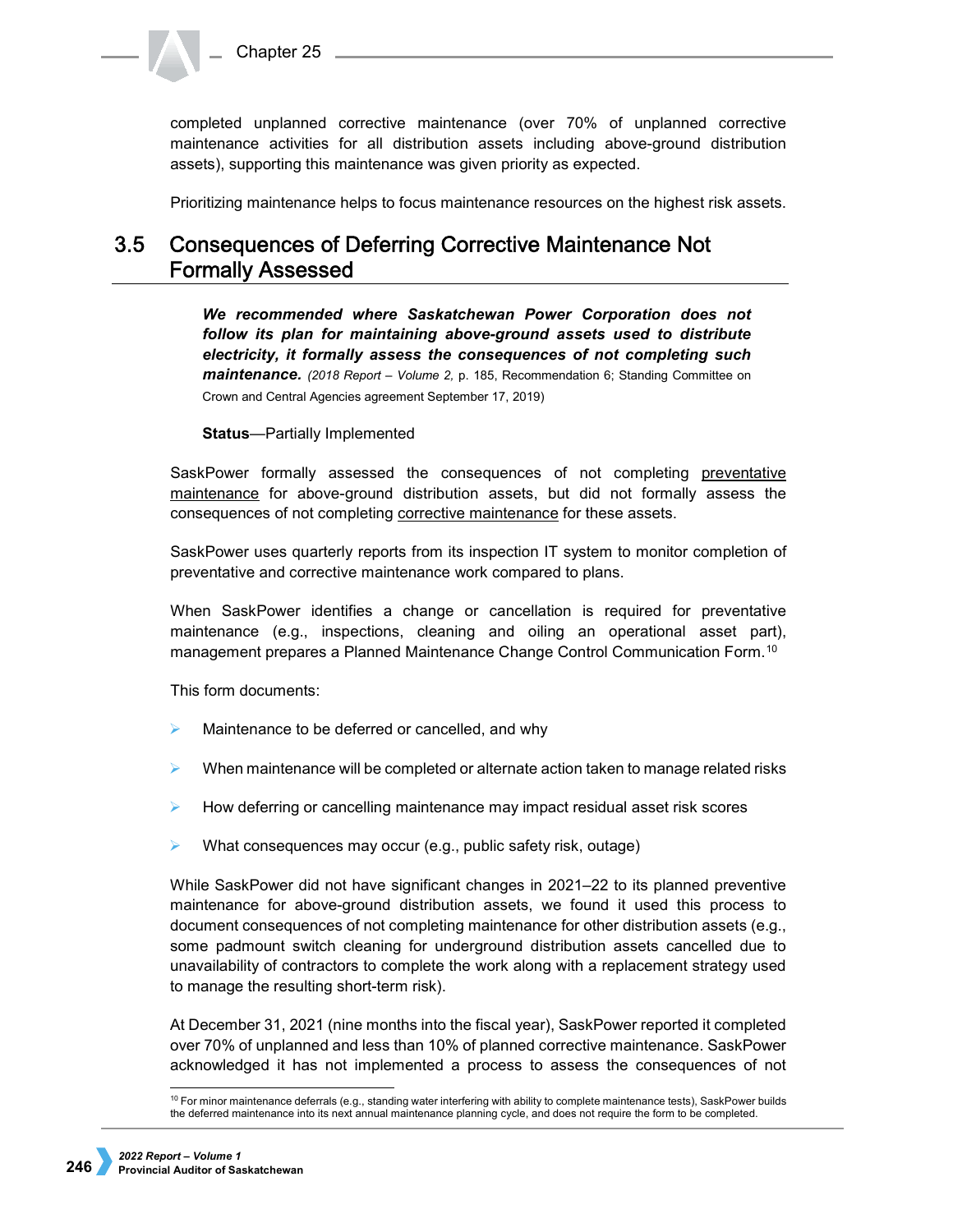completing corrective maintenance. Management indicated it has initiated process development for planned corrective maintenance that it intends to implement in 2022–23, which will include assessing the consequences of not completing corrective maintenance.

Formally determining the consequences of not completing planned corrective maintenance, decreases the risk of failure of distribution assets that can contribute to more and/or longer unplanned power outages and higher costs for repairing or replacing assets.

#### $3.6$ Reports to Senior Management Improving

*We recommended Saskatchewan Power Corporation regularly report to its senior management on the status of its maintenance activities and, if applicable, the consequences of not completing planned maintenance for above-ground assets used to distribute electricity. (2018 Report – Volume 2,*  p. 187, Recommendation 7; Standing Committee on Crown and Central Agencies agreement September 17, 2019)

**Status**—Partially Implemented

SaskPower reported quarterly to its senior management on the status of its maintenance activities, but the reports did not include all maintenance activities and did not include the consequences of not completing planned maintenance for above-ground distribution assets.

Although SaskPower does not have a written policy or guidance setting reporting requirements (e.g., to explain differences between planned and actual results, and the related consequences), it reports quarterly to its Operations Executive Advisory Committee about the status of maintenance activities. The reports include, for each asset type and total, comparisons of budgeted to actual costs and planned to actual number of activities (e.g., number of inspections) completed, including percentage of activities completed and budget spent.

However, the reports provided to the Committee did not provide forecasts to year end or written explanations of differences between planned and actual results. Nor did the reports explain the consequences of deferred maintenance (e.g., public safety risks, potential outages, impact on future maintenance or capital asset costs). Management indicated that it provides verbal explanations of differences between planned and actual results discussed at meetings. We found speaking notes contained some information that explained differences, but did not explain consequences of deferring maintenance. Written reports support effective discussion and reference for decision-making.

We found the quarterly reports did not include maintenance activities formally cancelled or deferred. In addition, the reports did not include certain preventative maintenance activities (e.g., rural poletop transformer grounding tests) set out in separate planning documents from the main annual maintenance plan.

We found SaskPower's reporting processes on unplanned corrective maintenance were less mature. SaskPower did not separately budget for unplanned corrective maintenance, so it used the average actual costs from the prior three years as a proxy for the budget. These unplanned corrective maintenance activities were not prioritized using the same